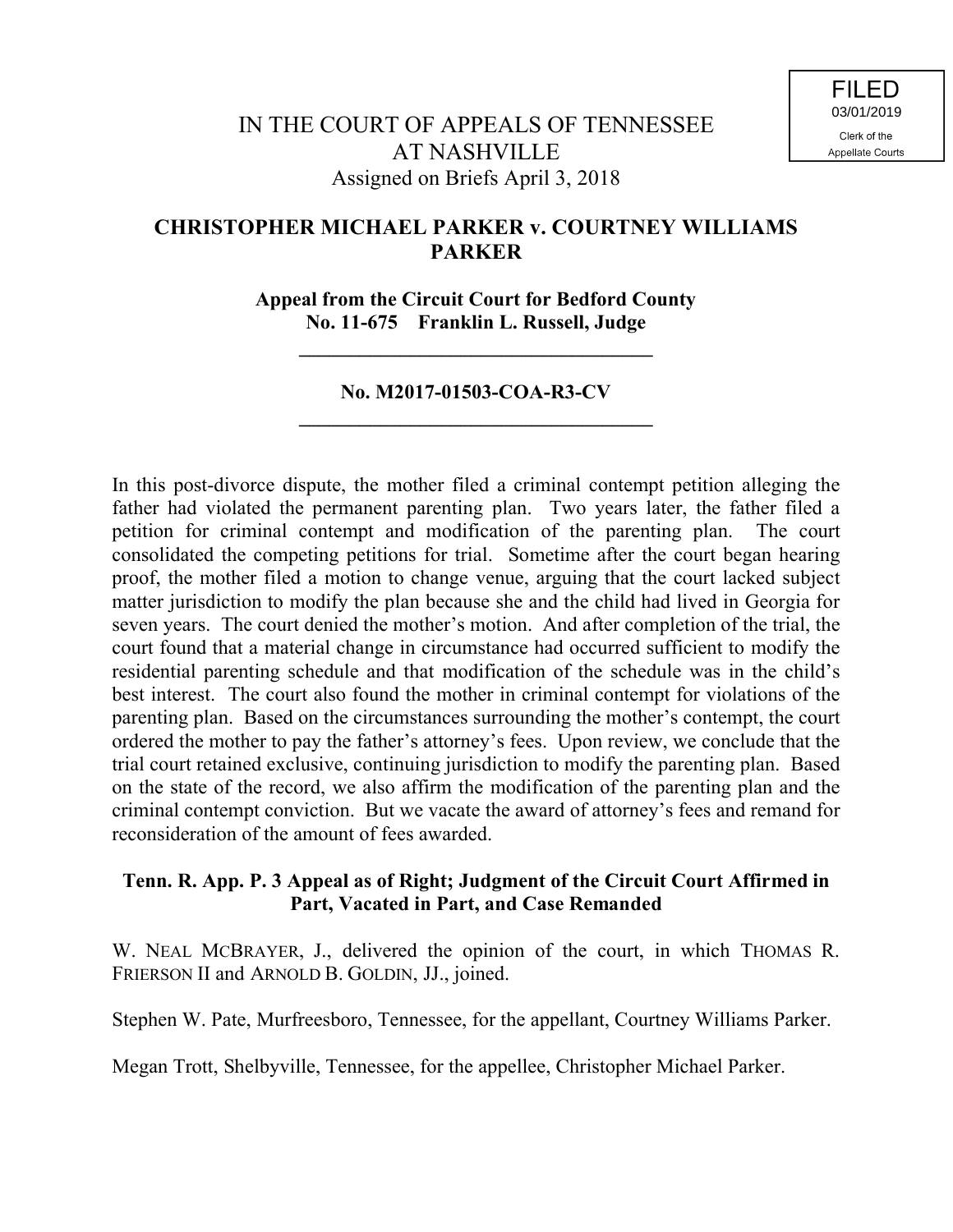### **OPINION**

## **I.**

## A.

On June 25, 2009, the Circuit Court for Bedford County, Tennessee, granted Christopher Michael Parker ("Father") and Courtney Williams Parker ("Mother") a divorce. The parties had one minor child, Lilah, born in August 2008. As part of the divorce decree, the court approved and incorporated a permanent parenting plan designating Mother as the primary residential parent and granting her 310 days of residential parenting time. Father received 55 days under the plan. In 2010, the parties agreed to, and the court approved, an increase of Father's parenting time to 86 days.

On March 24, 2011, Mother filed a petition for criminal contempt alleging numerous violations of the parenting plan. Father filed an answer, but no further action was taken on Mother's petition. Two years later, Father filed a petition for criminal contempt and modification of the parenting plan. Father also alleged numerous violations of the parenting plan. The court consolidated the competing petitions for trial.<sup>1</sup>

#### B.

The trial took place over at least three days. On the first day of trial, July 10, 2014, Mother and Father gave their direct testimony. But no transcript or statement of the evidence from the first day of trial was included in the appellate record.

Approximately a year later, Mother filed a motion to change venue or continue the trial. Mother asserted that "she and the minor child have resided in the state of Georgia for an access [sic] of seven years, and prior to the commencement of the instant action and therefore, based upon the state of Georgia being the permanent and legal residence of mother and the parties [sic] minor child, jurisdiction should be transferred to the state of Georgia for all further proceedings." *See* Tenn. Code Ann. § 36-6-217(a)(1) (2017). In the alternative, she asked for a continuance so that her new counsel could adequately prepare for trial. Father opposed the motion, contending that Lilah had significant connections to Tennessee. After a hearing, the court denied Mother's motion.

On September 28, 2015, the trial continued, fortunately with a court reporter. The

 $\overline{a}$ 

<sup>1</sup> Father filed an amended contempt petition before a responsive pleading was filed. *See* Tenn. R. Civ. P. 15.01. Mother also filed an amended contempt petition. Because Father had answered her original petition and Mother did not have permission to file an amendment, the court declined to consider the allegations in Mother's amended petition at trial.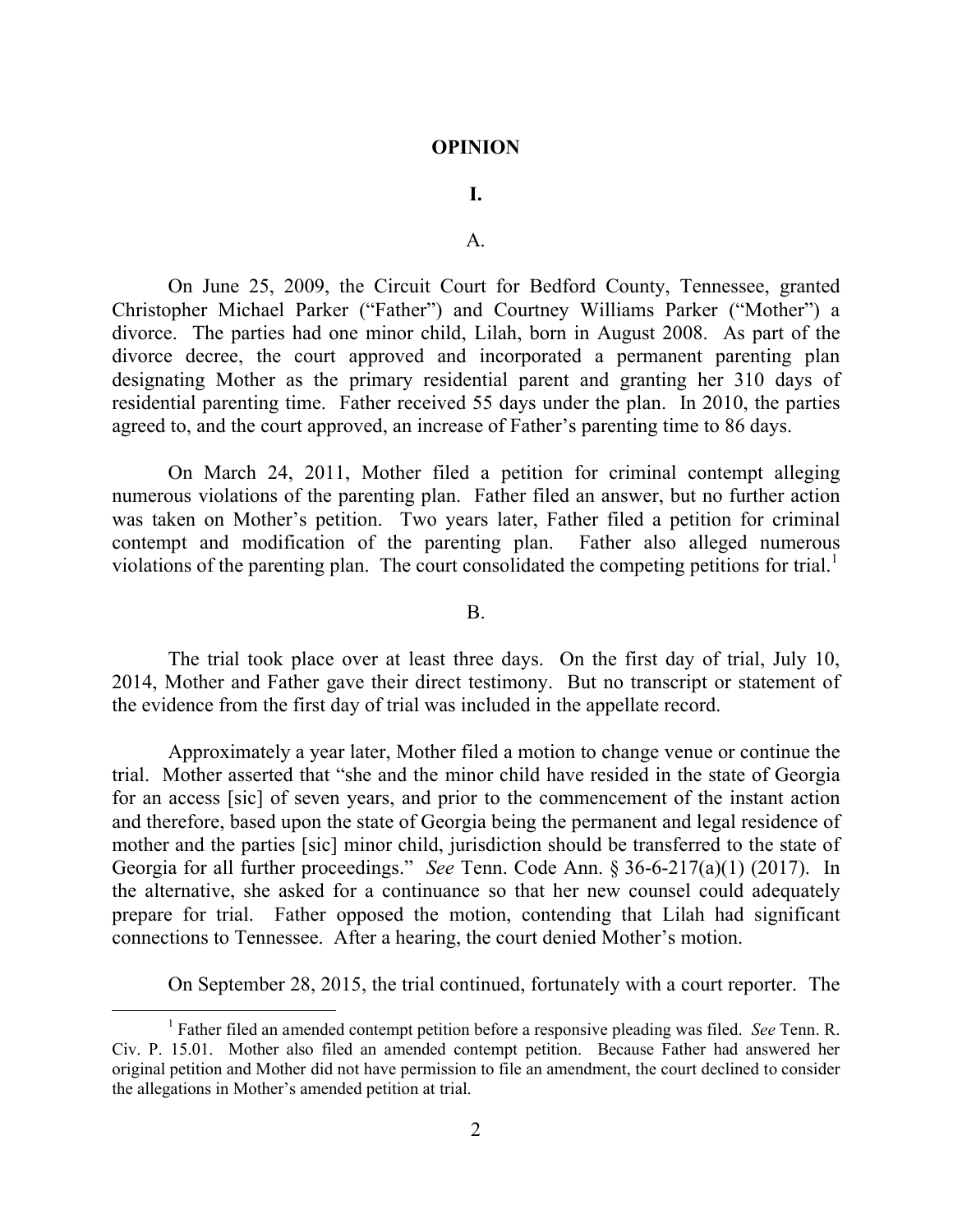proof showed that Father was a high school teacher and baseball coach. He had remarried since the divorce. He lived in Dickson, Tennessee, with his current wife, their newborn son, and his stepson. In addition to Lilah, Father also had weekend parenting time with his daughter from another marriage.

When Mother and Father separated, Mother moved with three-month-old Lilah to Ringgold, Georgia, to be closer to her family. She testified that her home was approximately fifteen minutes from the Tennessee border.

Mother had also remarried. At the time of the hearing, she had a son with her current husband, with another child on the way. In the past year, Mother had left her teaching job in Chattanooga, Tennessee, to start a new teaching position at an elementary school in Ringgold.

At the time of the hearing, Lilah attended first grade in Ringgold. She was active in dance, gymnastics, church, and choir. Lilah also enjoyed her large extended family. She spent much of her free time with her multiple cousins. Mother disputed Father's claim that she never informed him about Lilah's activities in Georgia. She maintained that he simply chose not to attend.

According to Father, when Lilah visited, he spent as much time with her as possible. They enjoyed outdoor activities such as canoeing, fishing, and hiking at nearby parks. But Lilah's favorite activity was helping him coach baseball. Recently she had started playing on a recreational team that he coached. Father claimed that Lilah had a good relationship with her siblings, including her stepbrother. Father tried to coordinate his residential time with his other daughter to coincide with Lilah's visits. Lilah had never expressed to Father any desire to end her visits early. Lilah also spent time with Father's parents when she was in Tennessee.

Father and his current wife explained that child exchanges with Mother were a source of conflict. According to them, Mother was overtly hostile. She overreacted if Father was late to the extent of accusing him of kidnapping Lilah. She often called Father "an idiot," among other derogatory terms, during exchanges. But since Mother's current husband began accompanying Lilah to exchanges, the situation had calmed.

Mother and Father had such difficulty communicating that maternal grandmother had volunteered to act as a mediator. Both Mother and Father agreed that communicating through the maternal grandmother improved matters. But even maternal grandmother had been unable to resolve the ongoing disputes about Father's weekend parenting time.

Father claimed Mother frequently denied him weekend visitation. He missed weekend visitation for three months in the spring of 2013 and two weekends in the summer of 2015. Although Mother agreed that at times she threatened to withhold Lilah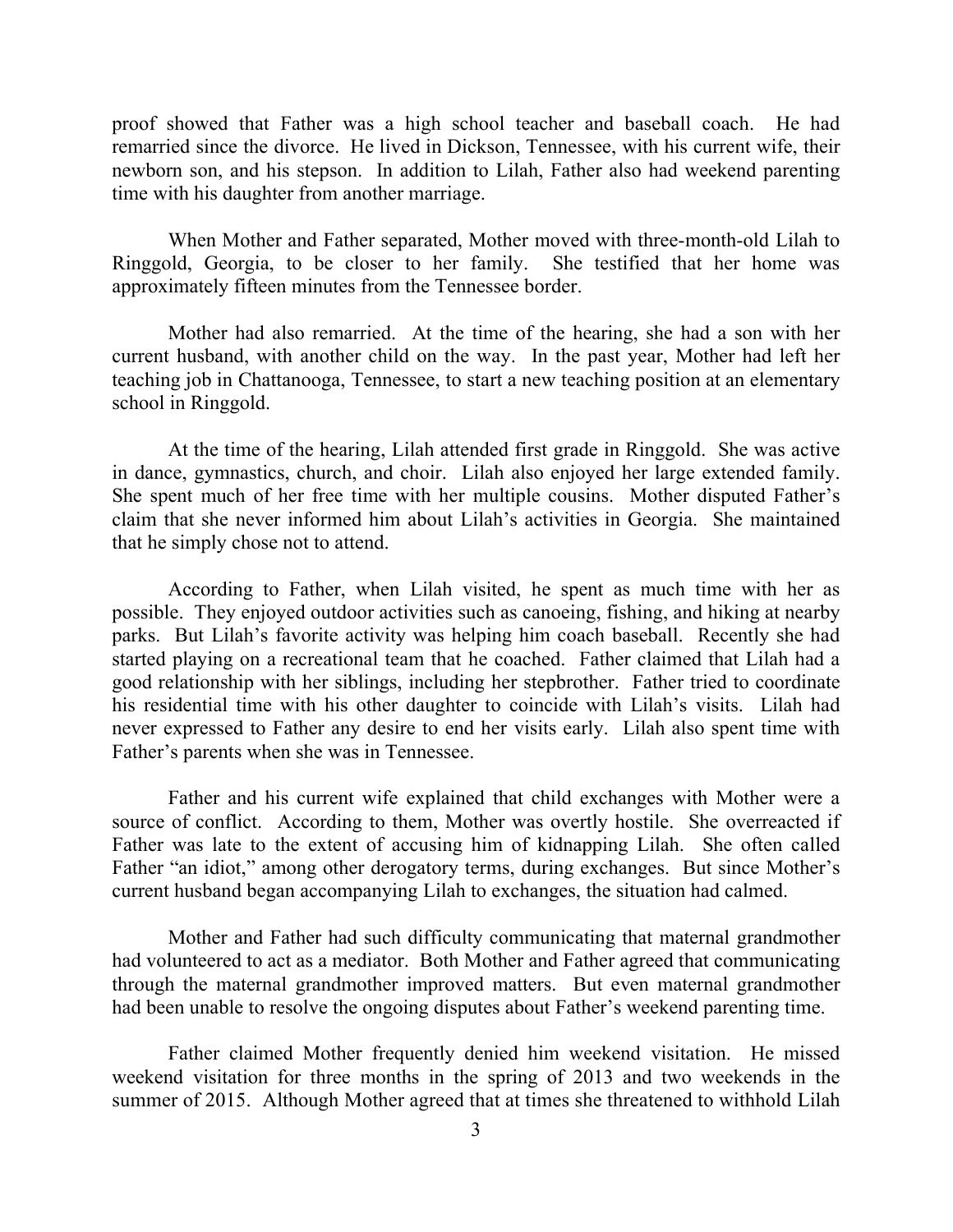from visitation, she claimed that every missed visit was because Lilah was sick. She also maintained that Father did not exercise all of his parenting time, a claim Father vehemently denied.

Father complained that Mother did not encourage his relationship with Lilah. Mother often called him derogatory names. He provided reams of text and email messages filled with derogatory language. He told the court that Lilah's demeanor would change dramatically whenever Mother was watching her. If Mother was around, Lilah assumed a "poker face." As soon as Mother was gone, Lilah became happy and affectionate.

Mother agreed that Lilah loved Father. She regretted the tone of her communications with Father. But she denied ever making any derogatory comments about Father in Lilah's presence.

At the conclusion of the proof, the court found Mother in contempt of court for denying Father his parenting time and making derogatory statements about Father in the presence of the child. The court reserved the issue of punishment. The court also awarded Father additional visitation in the summer months to make up for his missed visitation.

In a final order, entered on July 20, 2017, the court found a material change in circumstance sufficient to change the residential parenting schedule. The court determined that an increase in Father's parenting time was in the child's best interest and adopted a modified parenting plan that granted Father 120 days of residential parenting time. Mother's contempt petition against Father was dismissed. As for Mother's contempt, the court elected not to send Mother to jail. But "based on the circumstances surrounding [Mother's] contempt," the court ordered Mother to pay Father's attorney's fees, totaling \$24,952.30.

## **II.**

#### A. RECORD ON APPEAL

On appeal, Mother challenges the court's denial of her motion to change venue, the modification of the residential parenting schedule, the criminal contempt finding, and the attorney's fee award. As an appellate court, our "power to review is limited to those 'factual and legal issues for which an adequate legal record has been preserved.'" *Reid v. Reid*, 388 S.W.3d 292, 294-95 (Tenn. Ct. App. 2012) (quoting *Trusty v. Robinson*, No. M2000-01590-COA-R3-CV, 2001 WL 96043, at \* 1 (Tenn. Ct. App. Feb. 6, 2001)).

The appellant bears primary responsibility for "preparing the record and providing to the appellate court a 'fair, accurate and complete account' of what transpired at the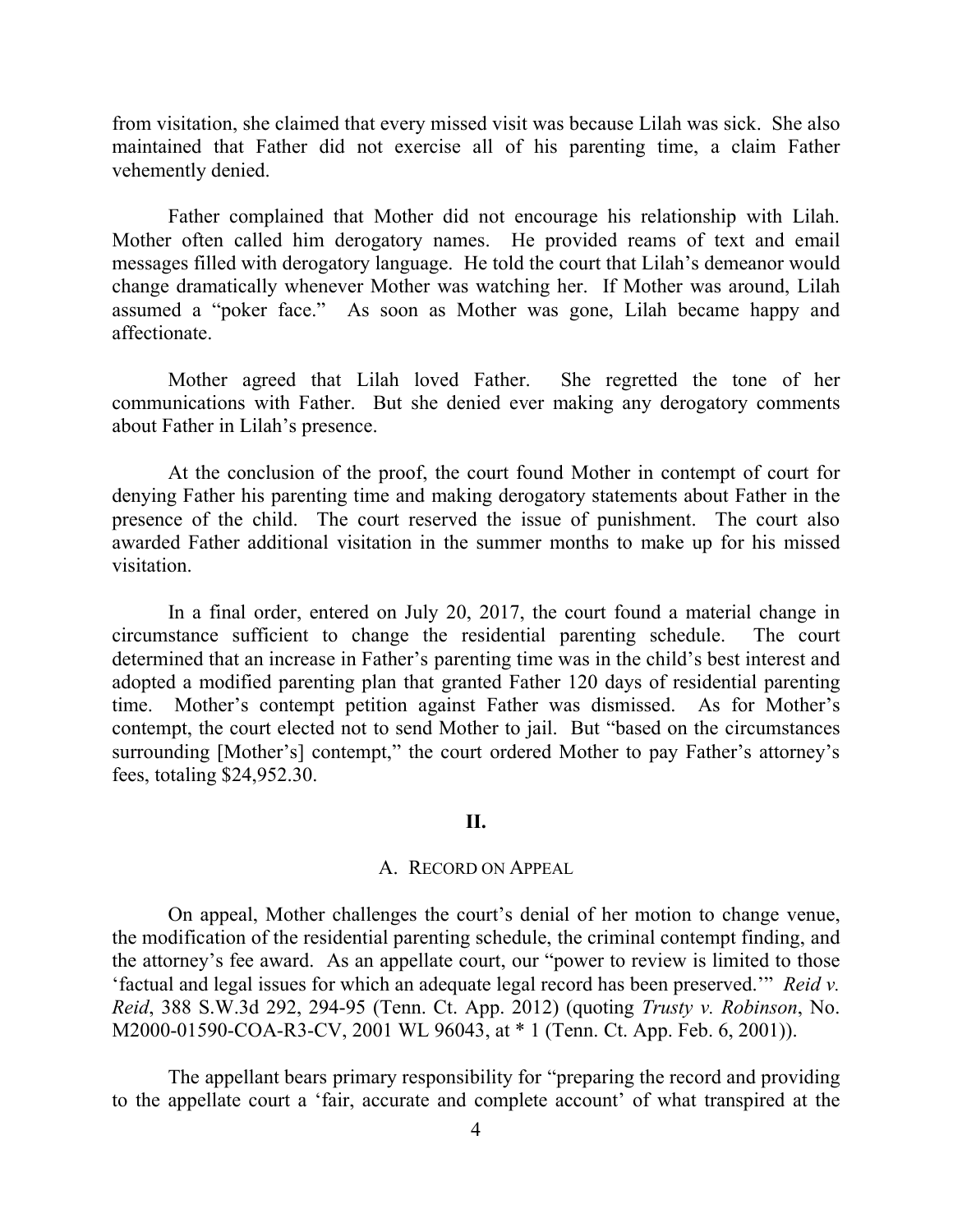trial level." *Jennings v. Sewell-Allen Piggly Wiggly*, 173 S.W.3d 710, 713 (Tenn. 2005) (quoting *State v. Ballard*, 855 S.W.2d 557, 560 (Tenn. 1993)). Our appellate rules direct the appellant to have a transcript or a statement of the evidence prepared that conveys "a fair, accurate and complete account of what transpired with respect to those issues that are the bases of appeal." *See* Tenn. R. App. P. 24(b), (c).

We have no transcript or statement of the evidence reflecting what occurred at the first day of trial or the hearing on Mother's motion to change venue. And although we have transcripts from the two final days of trial, the court limited the proof to evidence not covered on the first day of trial. The lack of an adequate record hampers our ability to review the court's factual findings. *See* Tenn. R. App. P. 13(d). Without a transcript or a statement of the evidence, we have no choice but to presume that the evidence presented below was sufficient to support the court's judgment. *See Coakley v. Daniels*, 840 S.W.2d 367, 370 (Tenn. Ct. App. 1992); *see also Bishop v. Bishop*, 939 S.W.2d 109, 110 (Tenn. Ct. App. 1996) (explaining that "[a] partial evidentiary record would not exclude the possibility that other evidence tilted the balance in favor of the [court's] findings"). With these precepts in mind, we turn to the issues Mother has raised on appeal.

## B. MOTION TO CHANGE VENUE

## 1. Subject Matter Jurisdiction

Mother first argues that the court lacked subject matter jurisdiction to modify the parenting plan. Without subject matter jurisdiction a court lacks the "power to adjudicate a particular type of controversy," and any resulting judgment is void. *Dishmon v. Shelby State Cmty. Coll.*, 15 S.W.3d 477, 480 (Tenn. Ct. App. 1999). Our "determination of whether subject matter jurisdiction exists is a question of law, [so] our standard of review is de novo, without a presumption of correctness." *Northland Ins. Co. v. State*, 33 S.W.3d 727, 729 (Tenn. 2000).

A Tennessee court has subject matter jurisdiction to modify a previous custody determination upon proof of a material change in circumstance. Tenn. Code Ann. § 36-6- 101(a)(2)(B) (2017). But if the child no longer resides in Tennessee, subject matter jurisdiction can be lost. *See id.* § 36-6-217(a). Continuing subject matter jurisdiction under these circumstances is governed by the Uniform Child Custody Jurisdiction and Enforcement Act ("UCCJEA"). *Id.* Under the UCCJEA, a Tennessee court has exclusive, continuing jurisdiction to modify a prior child-custody determination unless:

(1) A court of this state determines that neither the child, nor the child and one (1) parent, nor the child and a person acting as a parent have a significant connection with this state and that substantial evidence is no longer available in this state concerning the child's care, protection,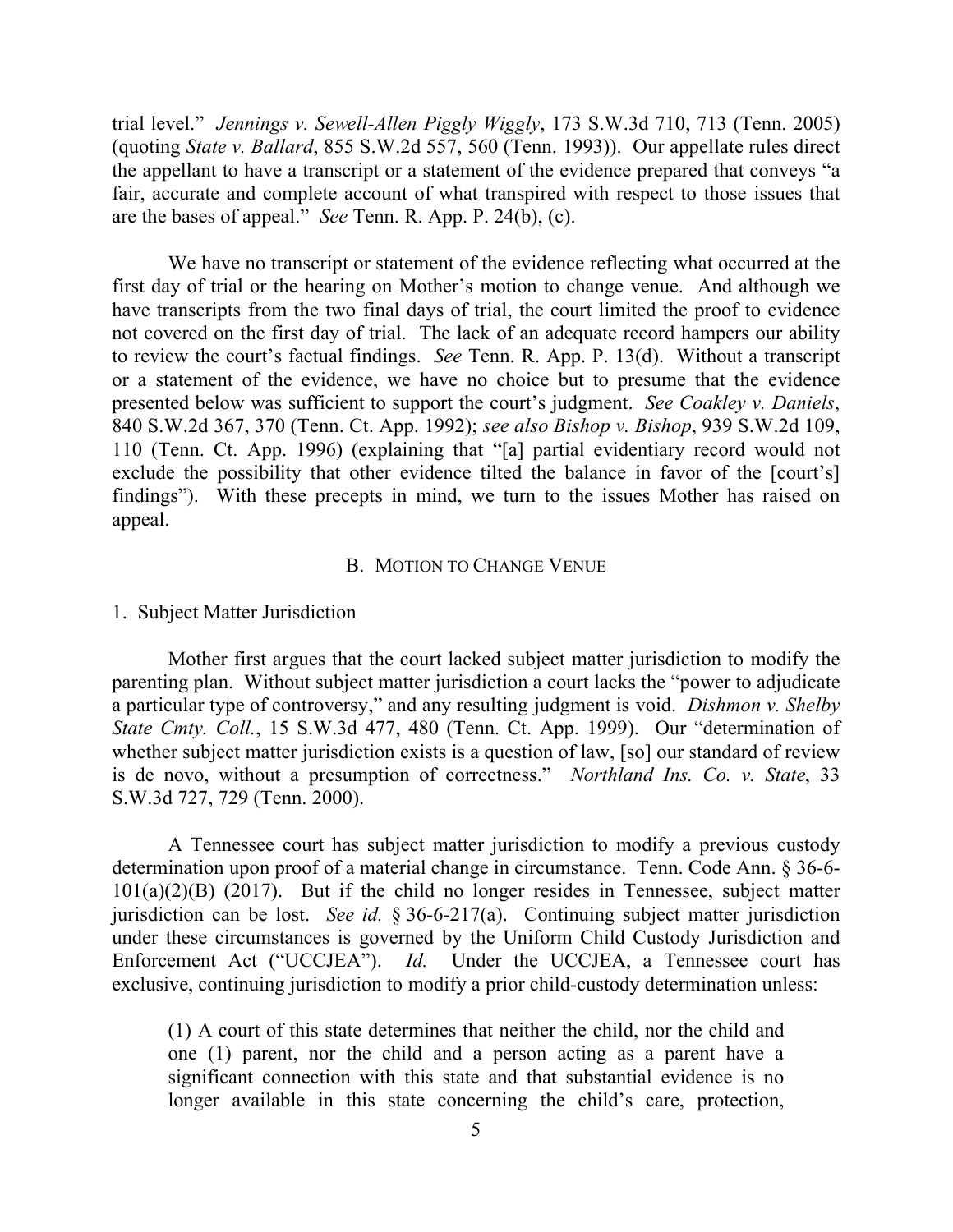training, and personal relationships; or

 $\overline{a}$ 

(2) A court of this state or a court of another state determines that the child, the child's parents, and any person acting as a parent do not presently reside in this state.

*Id.* Because Father resides in Tennessee,<sup>2</sup> our focus is on subsection (a)(1).

A Tennessee court does not lose subject matter jurisdiction merely because the child moves to another state. *See Id.* § 36-6-217 cmt. Something more is required. Continuing jurisdiction is not lost until the originating court determines that significant connections and substantial evidence are no longer available in the forum state. *Id.* § 36- 6-217(a)(1). The official comments to the UCCJEA<sup>3</sup> clarify that the proper inquiry is whether "the relationship between the child and the person remaining in the State with exclusive, continuing jurisdiction [has] become[] so attenuated that the court c[an] no longer find significant connections and substantial evidence." *Id.* § 36-6-217 cmt.

Mother argues that the court erred in denying her motion because Lilah's only connection to Tennessee is her visitation with Father. Mother relies on two previous decisions of this Court in which we held that Tennessee lost exclusive, continuing jurisdiction after the child at issue had left the state. *See Graham v. Graham*, No. E2008- 00180-COA-R3-CV, 2009 WL 167071, at \*9 (Tenn. Ct. App. Jan. 26, 2009); *Lee v. Lee*, No. W2003-01053-COA-R3-CV, 2004 WL 3021107, at \*5-6 (Tenn. Ct. App. Dec. 29, 2004). The determination of whether significant connections and substantial evidence remain in the forum state is a fact-sensitive inquiry. *See* Claudia G. Catalano, Annotation, *Construction and Application of Uniform Child Custody Jurisdiction and Enforcement Act's Exclusive, Continuing Jurisdiction Provision—No Significant Connection/Substantial Evidence*, 59 A.L.R.6th 161 (2010) (discussing cases applying this provision of the UCCJEA). We conclude that our previous decisions are not dispositive here.

In *Lee v. Lee*, the father filed a petition for contempt and to change custody after the child and his mother had moved to California. *Lee*, 2004 WL 3021107, at \*1-2. The record reflected that the child visited the father in "both California and Tennessee, but primarily in California." *Id.* at \*5. Father's visitation was later suspended after questions

 $2$  Jurisdiction under the UCCJEA is determined as of the date the petition to modify was filed. *See* Tenn. Code Ann. § 36-6-217 cmt. ("Jurisdiction attaches at the commencement of a proceeding."); *see also Busler v. Lee*, No. M2011-01893-COA-R3-CV, 2012 WL 1799027, at \*2 (Tenn. Ct. App. May 17, 2012) ("The issue then becomes whether one of the two statutory triggers had occurred at the time when Father filed his petition to modify  $\dots$ .").

 $3$  In any dispute over the meaning of a provision of the UCCJEA, the official comments "shall constitute evidence of the purposes and policies underlying such sections . . . ." Tenn. Code Ann. § 36-6- 203 (2017).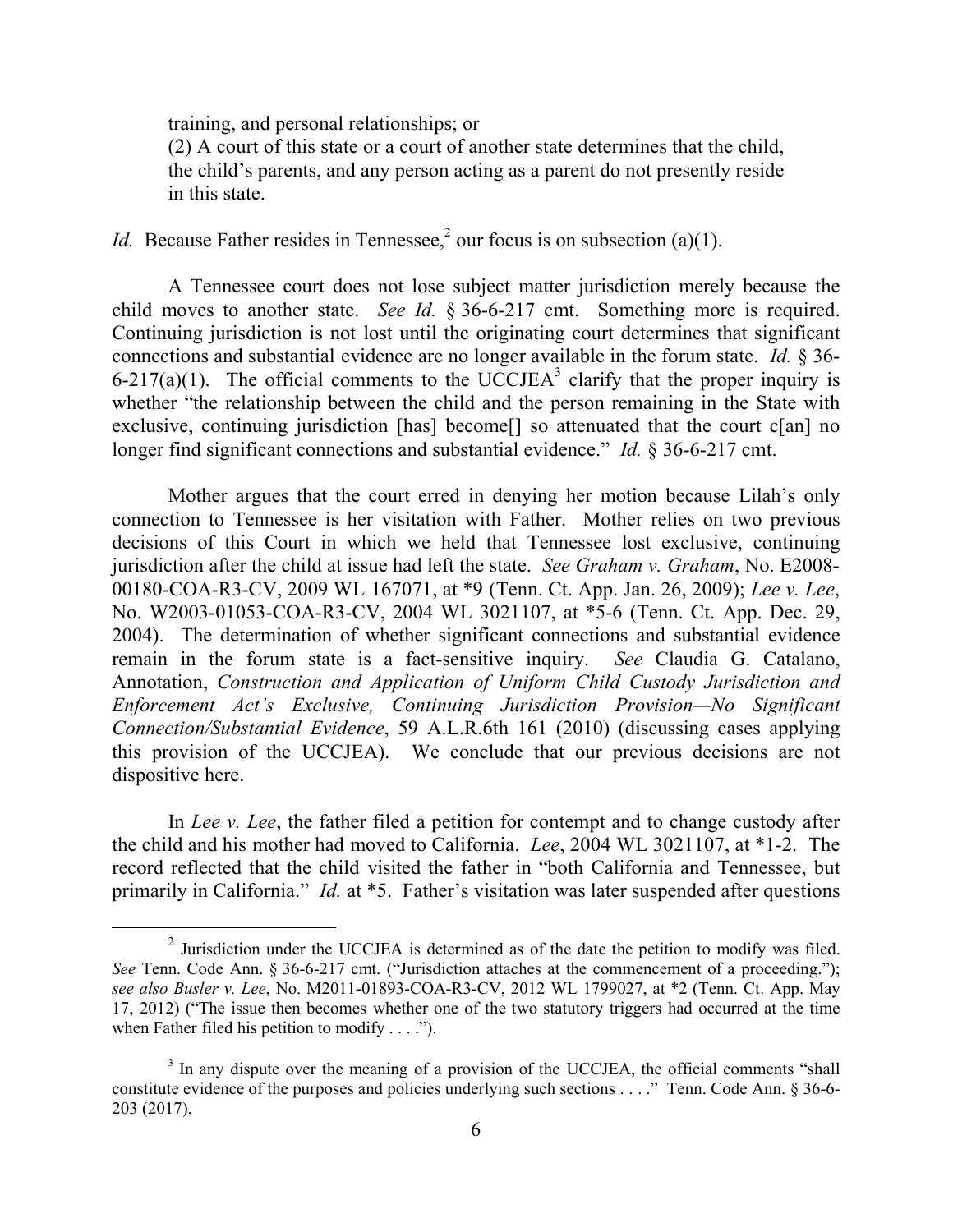arose about his mental health. *Id.* at \*2. We determined that "[t]he record does not contain any evidence of any current connection between the child and this state other than that his father lives here." *Id.* at \*5. And "virtually all" evidence pertaining to the child's current welfare was in California. *Id.* Under these circumstances, the Tennessee court "no longer had continuing, exclusive jurisdiction over custody issues related to the child." *Id.* at \*6.

Similarly, in the *Graham* case, the father filed a petition for contempt and to modify custody after the children had moved to another state. *Graham*, 2009 WL 167071, at \*2-3. We noted that the children had not lived in Tennessee for seven years. *Id.* at \*5. The father exercised his parenting time both in Tennessee and the children's new home state. The children never attended school in Tennessee or participated in extracurricular activities in Tennessee. *Id.* Their schools, physicians, friends, and church were all in Florida. *Id.* Unlike the *Lee* case, the father's visitation had not been suspended. Even so, we found that the children lacked a significant connection to Tennessee because their only connection "is that their father lives there and they visit with him during holidays and summers." *Id.* at \*9. Based on this conclusion and our determination that all the evidence relevant to the allegations in the father's petition originated in Florida, we concluded that "the courts of Tennessee no longer ha[d] continuing exclusive jurisdiction over custody issues regarding these children." *Id.*

Even these short descriptions of our previous decisions demonstrate that continuing jurisdiction under the UCCJEA depends on the unique facts of each case. To the extent that our decision in *Graham* can be read to hold that a child cannot maintain a significant connection with Tennessee through regular visitation with a parent who still resides in Tennessee, we disagree. Regular visitation may foster a continuing relationship between the child, the parent, and this State.

Here, Father exercised all of his parenting time in Tennessee. Father and Lilah have a good relationship. Mother conceded that Lilah loves Father. As the UCCJEA comments explain, it is only when the relationship between the child and the resident parent has become so attenuated that the court cannot find a significant connection and substantial evidence that subject matter jurisdiction is lost. Tenn. Code Ann. § 36-6-217 cmt. And here we also have other evidence connecting Lilah to Tennessee. Lilah has two half-siblings, one step-sibling, and grandparents in Tennessee. She is active in sports in Tennessee. Her pediatrician is in Tennessee. She was covered by a Tennessee health insurance plan.

We further conclude that substantial evidence relevant to Father's modification petition remained available in Tennessee. Father alleged that Mother denied him visitation and made derogatory comments about him in Lilah's presence. Evidence about Lilah's demeanor and interactions with both parents was available in Tennessee. All child exchanges, another important area of inquiry, occurred in Tennessee. The court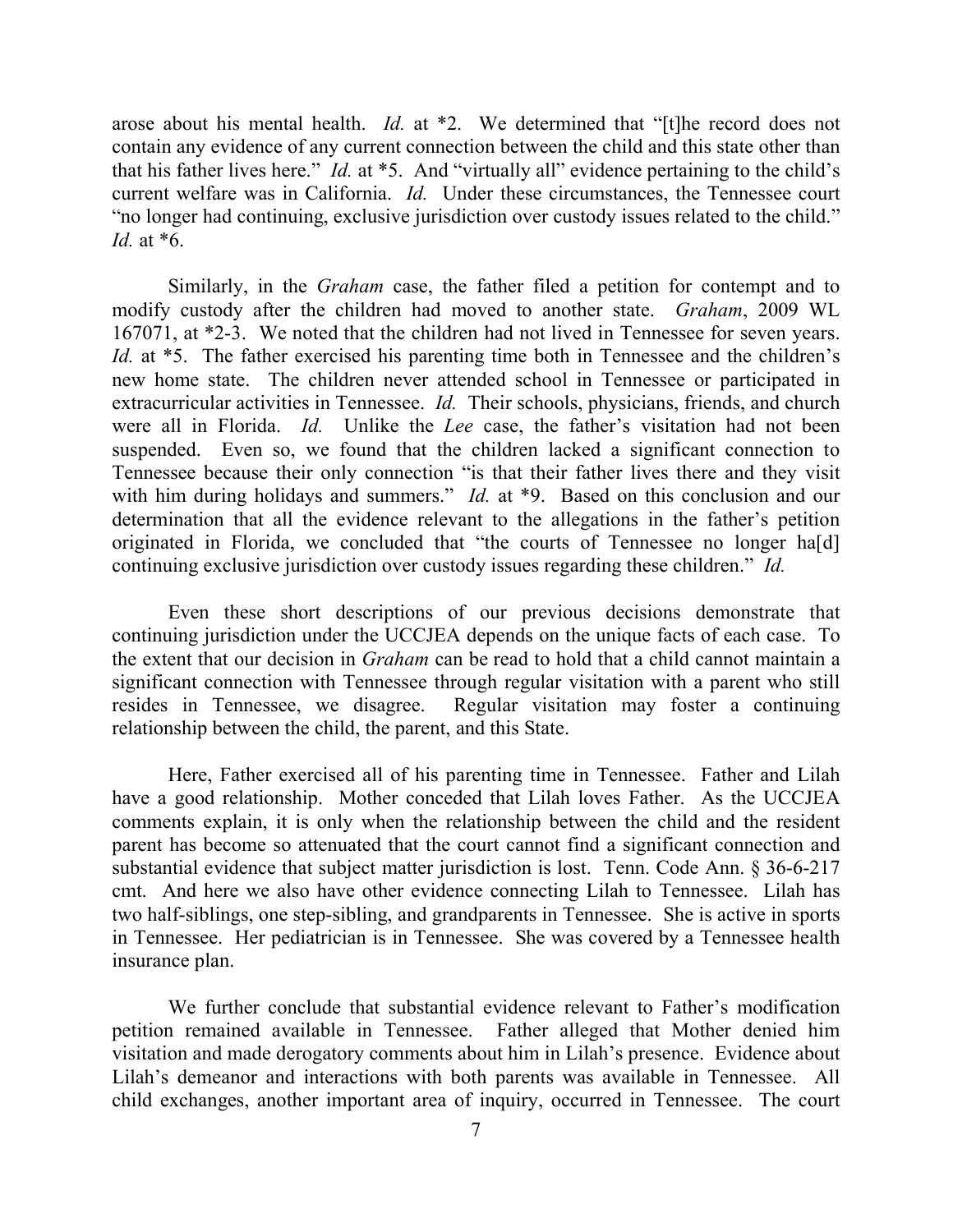was intimately familiar with these parents having presided over numerous motions since the divorce. And while other evidence about Lilah's activities originated in Georgia, we cannot say that substantial evidence was unavailable in Tennessee.

## 2. Inconvenient forum

.

Mother next argues that the court should have declined to exercise jurisdiction because Tennessee was an inconvenient forum. *See id.* § 36-6-222(a) (2017). But we can find no evidence in this record that this issue was raised in the trial court. Mother did not raise this issue in her motion to change venue. And the court did not address this issue in its written order. Because "[i]ssues not raised in the trial court cannot be raised for the first time on appeal," we deem this issue waived. *Barnes v. Barnes*, 193 S.W.3d 495, 501 (Tenn. 2006).

### C. MODIFICATION OF RESIDENTIAL PARENTING SCHEDULE

Mother also contends that the court erred in finding a material change in circumstance sufficient to modify the residential parenting schedule. Tennessee courts apply a two-step analysis to requests for either a modification of the primary residential parent or the residential parenting schedule. *See, e.g.*, *In re T.R.Y.*, No. M2012-01343- COA-R3-JV, 2014 WL 586046, at \*11-12 (Tenn. Ct. App. Feb. 12, 2014) (primary residential parent modification); *In re C.R.D.*, No. M2005-02376-COA-R3-JV, 2007 WL 2491821, at \*6 (Tenn. Ct. App. Sept. 4, 2007) (parenting time modification). The threshold issue is whether a material change in circumstance has occurred since the court adopted the current parenting plan. Tenn. Code Ann.  $\S 36-6-101(a)(2)(B)(i)$ , (C). Only if a material change in circumstance has occurred do we consider whether a modification to the parenting plan is in the child's best interest by examining the statutory best interest factors. *Cranston v. Combs*, 106 S.W.3d 641, 644 (Tenn. 2003).

The "determination[] of whether a material change in circumstances has occurred" is a question of fact. *Armbrister v. Armbrister*, 414 S.W.3d 685, 692 (Tenn. 2013). The parent seeking a modification of the permanent parenting plan has the burden of proving a material change by a preponderance of the evidence. Tenn. Code Ann. § 36-6-  $101(a)(2)(B)(i)$ , (C). Here, we are unable to review this factual issue because Mother failed to include a transcript or a statement of the evidence from the first day of trial. So we must presume that there was sufficient evidence to support the court's finding. *See Coakley*, 840 S.W.2d at 370.

#### D. CRIMINAL CONTEMPT

Mother also challenges the court's criminal contempt finding. Under Tennessee Code Annotated § 29-9-102(3) (2012), courts have the power to "issue attachments, and inflict punishments for contempts of court" for "[t]he willful disobedience or resistance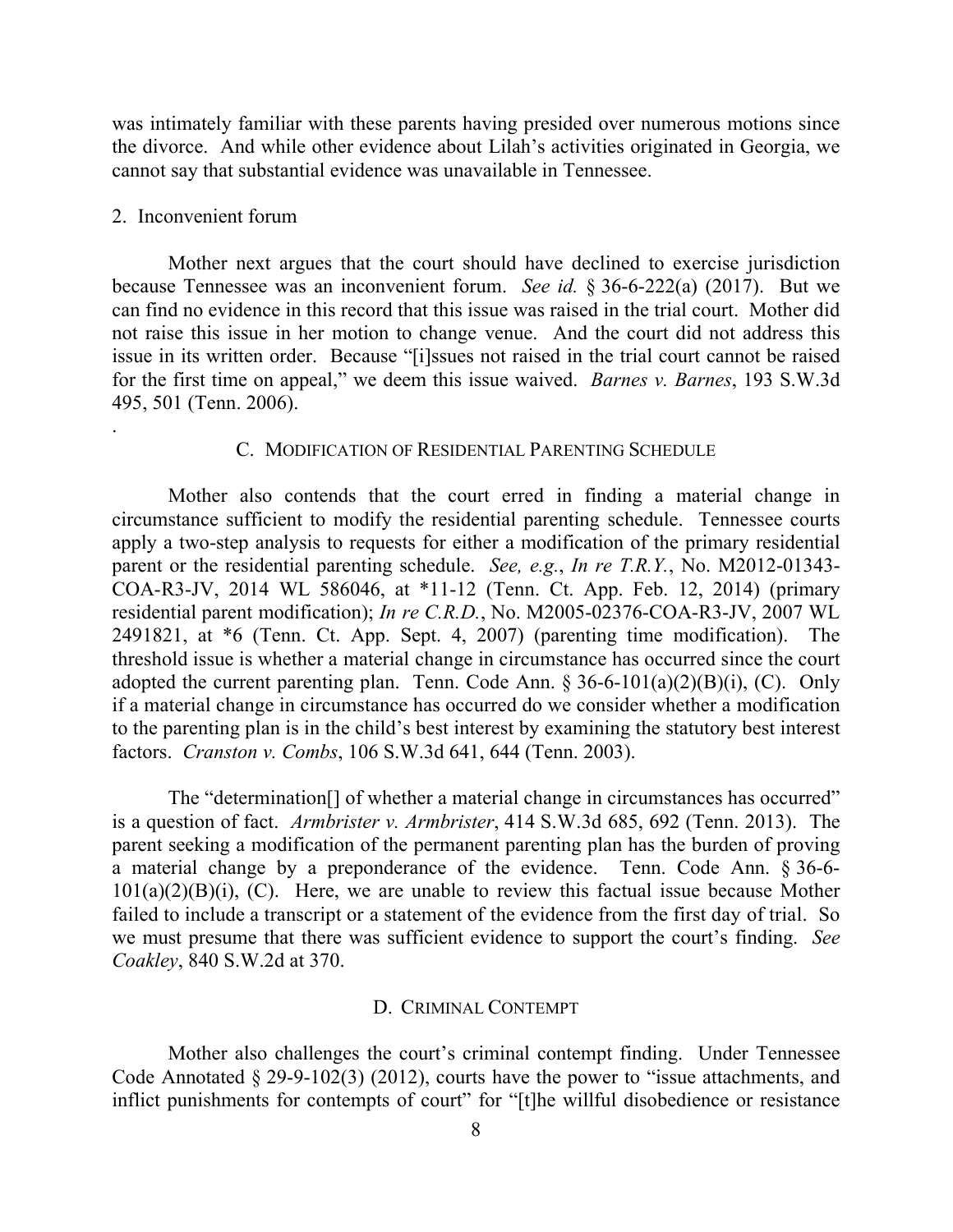of any officer of the such [sic] courts, party, juror, witness, or any other person, to any lawful writ, process, order, rule, decree, or command of such courts." A finding of contempt may be either civil or criminal in nature. *Doe v. Bd. of Prof'l Responsibility*, 104 S.W.3d 465, 473 (Tenn. 2003). Criminal contempt, which is at issue here, "is punishment for an offense against the authority of the court." *Sherrod v. Wix*, 849 S.W.2d 780, 786 n.4 (Tenn. Ct. App. 1992). "In criminal contempt proceedings, the defendant is presumed to be innocent and must be proven guilty beyond a reasonable doubt." *Doe*, 104 S.W.3d at 474. To find either civil or criminal contempt, "a court must find the misbehavior, disobedience, resistance, or interference to be wilful." *Ahern v. Ahern*, 15 S.W.3d 73, 79 (Tenn. 2000); *see also Furlong v. Furlong*, 370 S.W.3d 329, 336-37 (Tenn. Ct. App. 2011) (finding willfulness to be an element of criminal contempt based upon alleged disobedience of a court order).

Once convicted of criminal contempt, a person loses his presumption of innocence. *Thigpen v. Thigpen*, 874 S.W.2d 51, 53 (Tenn. Ct. App. 1993). On appeal, the person convicted "bear[s] the burden of overcoming their presumption of guilt on appeal." *Id.* We reverse a contempt finding "if the evidence is insufficient to support the finding by the trier of fact of guilt beyond a reasonable doubt." Tenn. R. App. P. 13(e).

Mother's challenge is a narrow one. She does not deny that she made derogatory comments about Father and his family. Rather, she contends that the court had insufficient proof that she made derogatory comments in Lilah's presence. But without a record of the evidence presented at the first day of trial, we must presume that the evidence supported the court's finding. *See Burris v. Burris*, 512 S.W.3d 239, 248 (Tenn. Ct. App. 2016) (affirming the trial court's criminal contempt finding in the absence of a transcript or statement of the evidence).

#### E. ATTORNEY'S FEES

Mother also appeals the court's award of attorney's fees. The court ordered Mother to pay Father's attorney's fees of \$24,952.30 "based on the circumstances surrounding [Mother's] contempt." Mother correctly points out that attorney's fees may not be awarded as a sanction for criminal contempt. *See Watts v. Watts*, 519 S.W.3d 572, 578 (Tenn. Ct. App. 2016). Punishment for criminal contempt is limited to either a fine, imprisonment, or both. Tenn. Code Ann. § 29-9-103(a) (2012). Unless otherwise provided, the fine may not exceed fifty dollars. *Id.* § 29-9-103(b).

But Father's contempt petition included a request to modify custody. And when this case was decided, the court had authority to award attorney's fees to the plaintiff spouse in an action to modify custody. *Id.* § 36-5-103(c) (2017); *see also Sherrod*, 849 S.W.2d at 785. Even so, under the version of the statute applicable here, the court may only award attorney's fees incurred in pursuing the modification request, not the